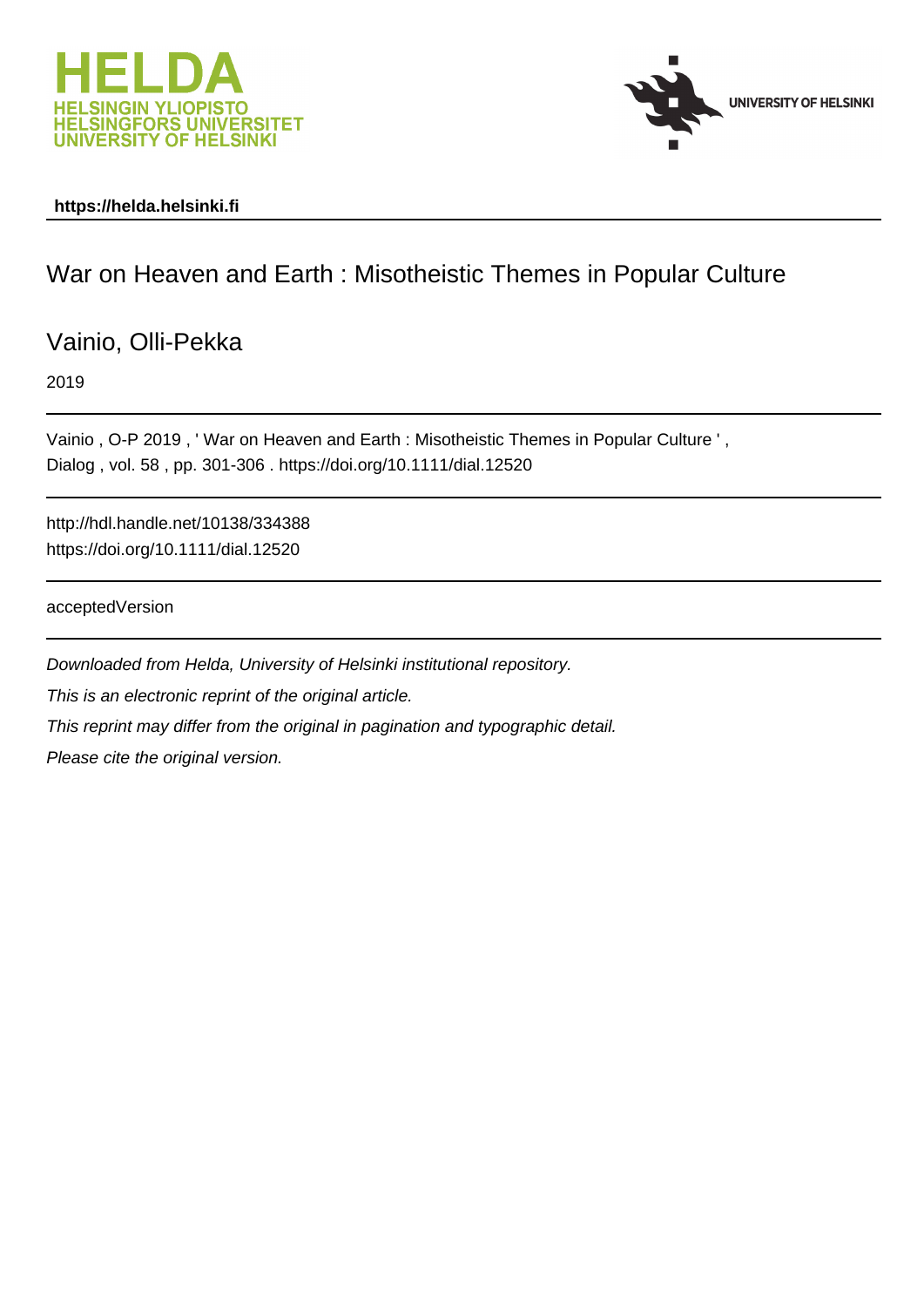#### **War on Heaven and Earth: Misotheistic Themes in Popular Culture**

Popular culture, or pop culture, is generally taken to be something that expresses the preferences of the masses. <sup>1</sup> The etymological roots of the term are in the middle of the 19th century when it had openly a pejorative tone: popular culture represents something uncivilized; things that simple, lowbrow and uneducated people amuse themselves with. Correspondingly, high culture embodies noble interests of social elite and the dominant class.

The contemporary meaning of the term emerges in the 1960's when music and movie industries together with increased leisure time begin to have wide-ranging societal effects. The close link with commercialism gives rise to the idea of superficiality and the lack of seriousness. Yet pop culture can be, and has been, critical towards powers that be. 2

In sociology, pop culture is seen as a mirror of society, but also as a force that transforms culture. For this reason, some popular forms of culture have often been opposed and vehemently criticized. From the 60's onwards, the representatives of high culture or conservative establishment have criticized different manifestations of pop culture from Elvis's hypnotic hip movements to Harry Potter's satanic rites. The newer phenomenon has been criticism by illiberal left, who have called out once progressive TV shows such as *Friends* and *Sex and the City* for being regressive and not "woke" enough.<sup>3</sup>

In pop culture studies there are two focus areas. The first analyzes how culture and its basic themes are described and treated in pop culture, and the second assesses the critical function of pop culture, that is, how it challenges existing beliefs, taboos, institutions, and other structures. In this essay, I will employ both of these approaches.

# *God in pop culture*

<sup>1</sup> Lynn Scofield Clark and Seth Walker, "Popular Culture and Religion in America," *Oxford Encyclopedia of Religion in America* (Oxford University Press, 2018).

<sup>2</sup> Sometimes so-called alternative- or underground cultures are treated as a part of popular culture even though they try not to be popular. For example, punk was once a form of culture that resisted the mainstream but recently punk has become mainstream itself. I heard someone once say that today it is punk to wear a tie, have a job and listen to Jordan Peterson's lectures. Pop culture is also a quite vague concept and it is hard to draw a line between pop and high culture. For long, movies were thought to belong to pop culture but in which category should one put, for example, Terrence Malick's *Knight of Cups*? Or the movies by Aronofsky and Bergman, or the lyrics of Bob Dylan?

<sup>3</sup> An example from Finnish mainstream media where a columnist ranks tv-series based on their wokeness is Ina Mikkola, "Ina Mikkolan Kolumni: Sinkkuelämää Täytti 20 Vuotta – 'Ajasta Jälkeen Jäänyt Sarja on Elitistinen Ja Stereotyyppinen,'" *YLE*, 2018, https://yle.fi/uutiset/3-10323484.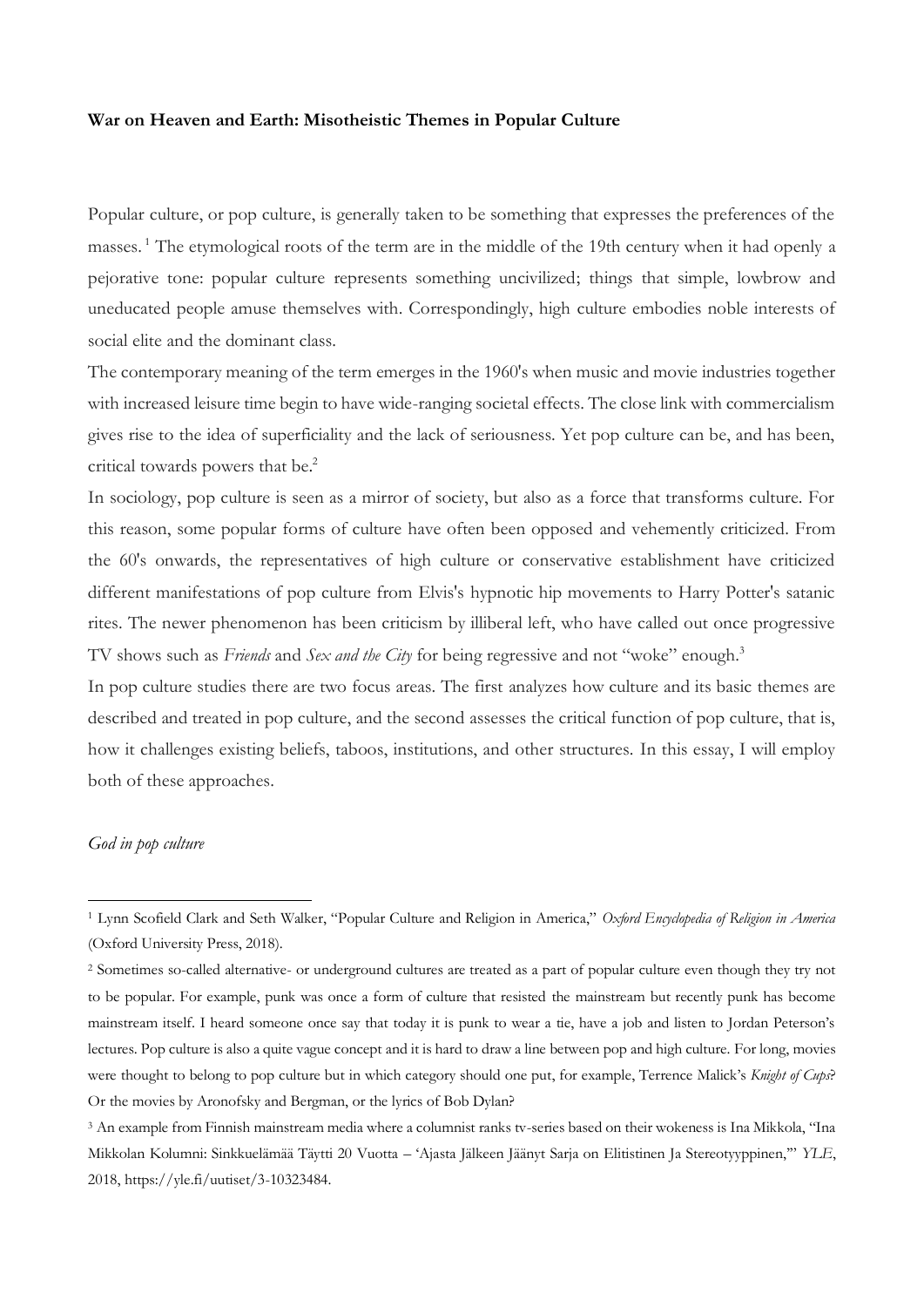It seems that religion and God have always been a natural part of the pop culture. Also, the ways in which religion has appeared in popular culture have always been quite the same. For the sake of brevity, I will not focus on messiah figures and other biblical or religious elements in pop culture since these themes are certainly familiar to many already. The same applies to films and television series depicting the lives of the priests (like Father Camillo, Father Brown, *Rev*., *Broken*, *Calvary*, *First Reformed*, etc.). Nor do I evaluate the religious elements of pop or metal music as there exist already a good amount of studies on the topic. 4

Instead, I evaluate particular critical narratives of religion in pop culture. I note briefly some early cases where criticism is primarily directed at religious abuses. Next, I make some observations about the misotheistic tradition in which the relationship between religious reality and human life is more complicated. Finally, I make some remarks on the use of religious and quasireligious elements in the pop culture and what kind of effects they might have on our social imagination.

## *The critique of the Catholic church in the Renaissance literature*

If pop culture as a concept is understood as a critique or commentary of high culture that was understandable even among non-educated people, its history is naturally long. Here I, however, wish to start from anarco-humorous works of Francois Rabelais (1483–1553), in which he depicts the adventures of two giants, Gargantua and Pantagruel.<sup>5</sup>

Rabelais, a doctor and member of Benedictine order, appreciated greatly Erasmus of Rotterdam, who, *In Praise of Folly (*1511), had criticized the popular religiosity of his time, which adhered to outward habit but forgot the inner life. The central criticism focused on hypocrisy, which Erasmus thought poisoned the piety of the Church. Obviously, there were many factors in the reform program of Erasmus, which the Lutheran reformation later adopted.

Although Rabelais's criticism is in many ways stylistically similar to Erasmus, it goes a long way further. The Catholic establishment is often vehemently ridiculed. In one adventure, Pantagruel's party ends up in the island of Papimani, which is inhabited by over-enthusiastic Catholic Christians who love above all the papal decrees and canons to which they sing praises. This was a thinly-veiled parody of the Council of Trent.

<sup>4</sup> E.g., Marcus Moberg, *Faster for the Master!: Exploring Issues of Religious Expression and Alternative Christian Identity within the Finnish Christian Metal Music Scene* (Åbo: Åbo Akademi University Press, 2009).

<sup>&</sup>lt;sup>5</sup> François Rabelais, *Gargantua and Pantagruel* (London: Penguin, 2006).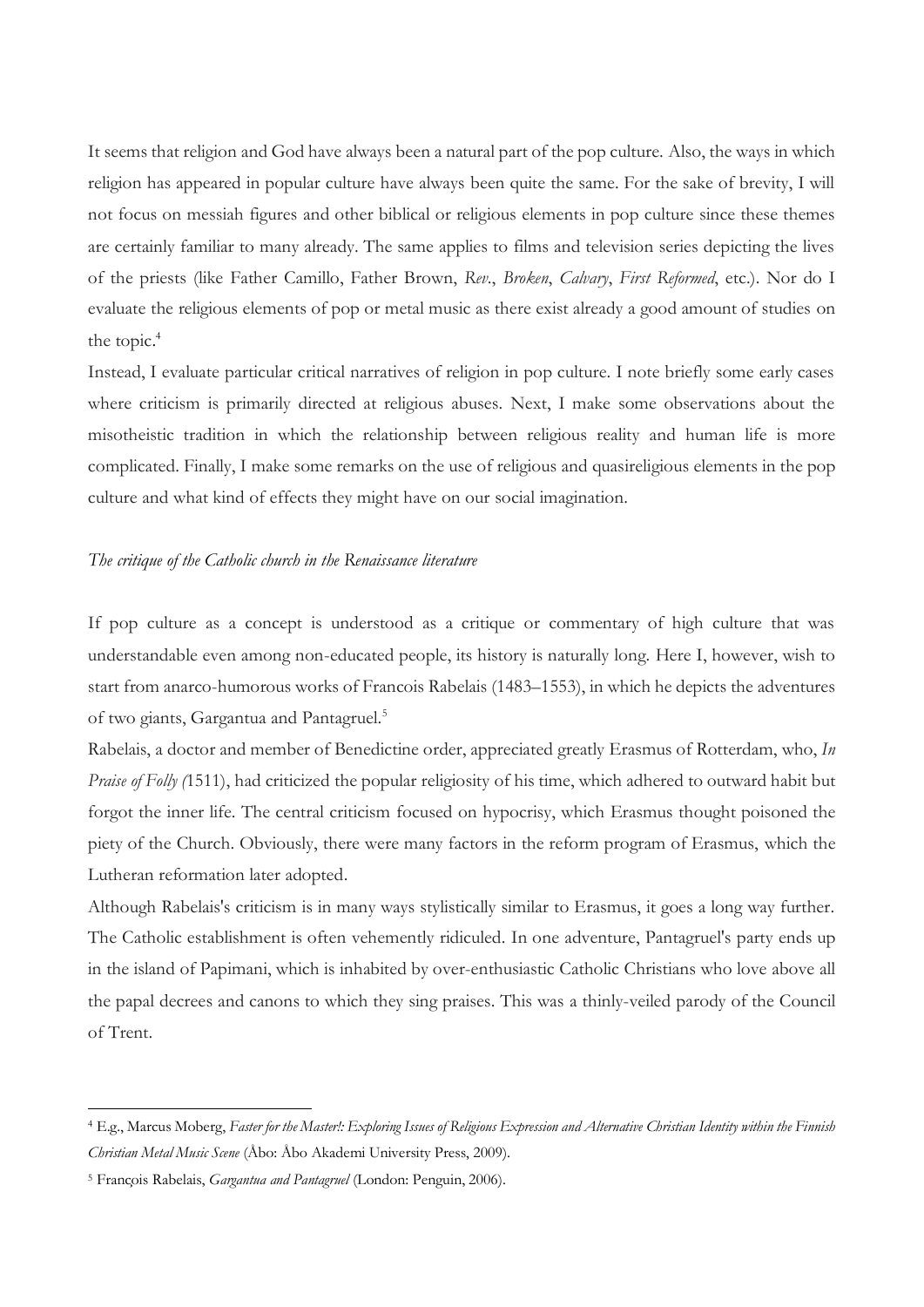A comic relief character in Pantagruel's party is a monk, Brother John. In one adventure, John sets up his own monastery, which has no walls and whose inhabitants can marry and live as they like. John is also a gluttonous and violent alcoholic who fantasizes, for example, about ravaging virgins.<sup>6</sup> Rabelais's idea of better repentance seems to require that, instead of hypocrisy, the bad deeds should be practiced openly and authentically without the idea that an outside authority should control the lives of individuals. John, however, occasionally represents common sense and discretion, although his journey is often in many ways less than ideal.

Slightly similar criticisms occur in Alexander Dumas's *Three Musketeers* (1844). The Musketeers are faithful, although imperfect, members of the Catholic Church. They wage a war against the Hugenots and Aramis eventually becomes the leader of the Jesuits. The notorious cardinal Richelieu is not the true villain of the story, though he is not a saint either. The church men and women are not evil because they are representatives of the Christian faith, but because they, in the matter of fact, are not; their crime is that they have abandoned their ideals.

#### *Misotheism and anantroposentrism*

 $\overline{a}$ 

Misotheism simply means "the hate of god": God or gods are thought to exist (in some sense), but instead of worship, they are subjected to indifference or hatred. God or gods can also be described as indifferent or even cruel towards people.<sup>7</sup>

For example, Mary Shelley's *Frankenstein* (1818) can be interpreted as a misotheistic novel. Viktor Frankenstein, a scientist shaken by the inevitability of death, creates a new Adam, a monster out of parts of dead people, which he does not love. Thus, the novel depicts, by means of fiction, what it is to live alone thrown into the world, and hated and shunned by one's creator. The novel also plays with the roles of God and Satan: who is ultimately evil and who is good? Eventually, the real monster is Viktor, a false god who avoids the responsibility for his creation.<sup>8</sup>

<sup>6</sup> Leonard Ares, "Rabelais' Brother John: Humor and Humanism," *The Montreal Review* July (2013), http://www.themontrealreview.com/2009/Rabelais-Brother-John-Humor-and-Humanism.php..

<sup>7</sup> On misotheism in literature, see Bernard Schweizer, *Hating God. The Untold Story of Misotheism* (Oxford: Oxford University Press, 2011).

<sup>8</sup> The online version of Shelley's Frankenstein can be found from https://www.gutenberg.org/files/84/84-h/84-h.htm and the following quotes are from this source. Frankenstein to the Monster: "Cursed be the day, abhorred devil, in which you first saw light! Cursed (although I curse myself) be the hands that formed you! You have made me wretched beyond expression. You have left me no power to consider whether I am just to you or not. Begone! Relieve me from the sight of your detested form." Monster to Frankenstein: "Yet mine shall not be the submission of abject slavery. I will revenge my injuries; if I cannot inspire love, I will cause fear, and chiefly towards you my arch-enemy, because my creator, do I swear inextinguishable hatred.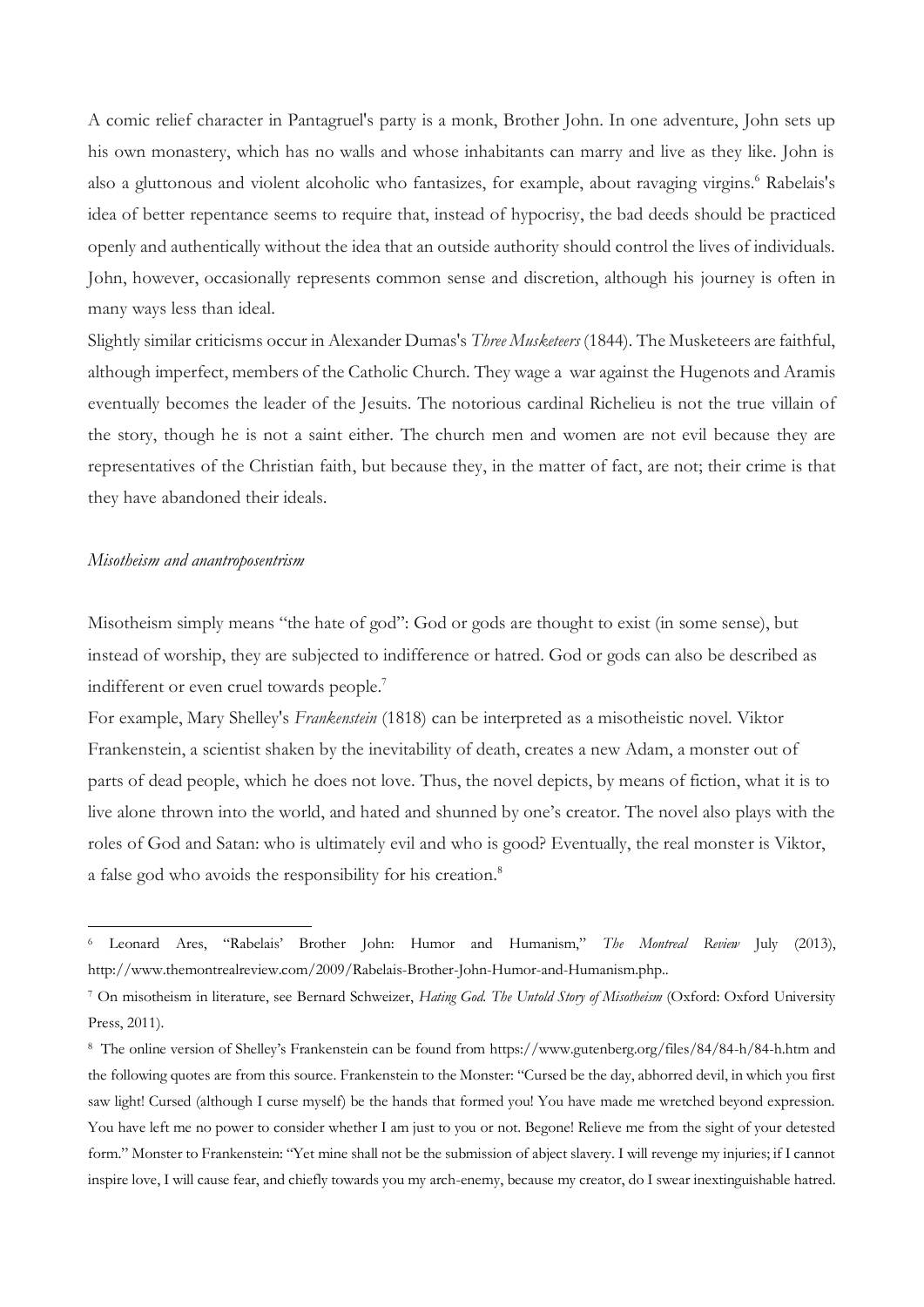The master of cosmic Horror, H. P. Lovecraft, presents in his novels an alternative reality that is very much like ours.<sup>9</sup> Lovecraft's cosmos is amoral and strictly naturalistic. His monsters are not exactly supernatural, but materialistic, although they transcend the categories of understanding. Even if the world view of Lovecraft is scientific, the reality always exceeds what we know about it, and it is science that drives people towards the better understanding of the nature of reality – which inevitable leads to madness. <sup>10</sup> His short story *Call of Chulthu* begins with the statement:

The most merciful thing in the world, I think, is the inability of the human mind to correlate all its contents. We live on a placid island of ignorance in the midst of black seas of infinity, and it was not meant that we should voyage far. The sciences, each straining in its own direction, have hitherto harmed us little; but some day the piecing together of dissociated knowledge will open up such terrifying vistas of reality, and of our frightful position therein, that we shall either go mad from the revelation or flee from the deadly light into the peace and safety of a new dark age.

Lovecraft was known for his hatred of Christianity; when he heard about the persecution of the first Christians as a young boy, he said that he immediately rooted for the lions.<sup>11</sup> The novels frequently introduce ministers from different denominations, but they usually disappear from the story very quickly. The god of Christians is a weak god who must move aside and make way to the more powerful Old Ones. <sup>12</sup> The Old Ones are likened to the idols described in the Old Testament, which in Lovecraft's world are monsters residing in other dimensions.<sup>13</sup>

Have a care; I will work at your destruction, nor finish until I desolate your heart, so that you shall curse the hour of your birth." Frankenstein: "In a fit of enthusiastic madness I created a rational creature and was bound towards him to assure, as far as was in my power, his happiness and well-being. This was my duty…"

<sup>9</sup> Timo Airaksinen, *The Philosophy of H. P. Lovecraft: The Route to Horror* (Bern: Peter Lang, 1999).

<sup>10</sup> Lovecrafts works can be accessed online in http://www.hplovecraft.com/writings/ All the following quotations are from this source.

<sup>11</sup> Often Edgar Allan Poe is mentioned together with Lovecraft as one of the masters of gothic horror. Poe's relationships with religion was, however, much more positive although it altered throughout his life. His works include a hymn to Virgin Mary and his own magnum opus is religious and metaphysical speculation *Eureka*.

<sup>12</sup> The same themes are treated in a recent Netflix movie *The Apostle* (2018).

<sup>13</sup> In a scene in *The Shadow over Innsmouth* an old drunkard explains the origins of marine deity Dagon: "Poor Matt—Matt he allus was agin' it—tried to line up the folks on his side, an' had long talks with the preachers—no use—they run the Congregational parson aout o' taown, an' the Methodist feller quit—never did see Resolved Babcock, the Baptist parson,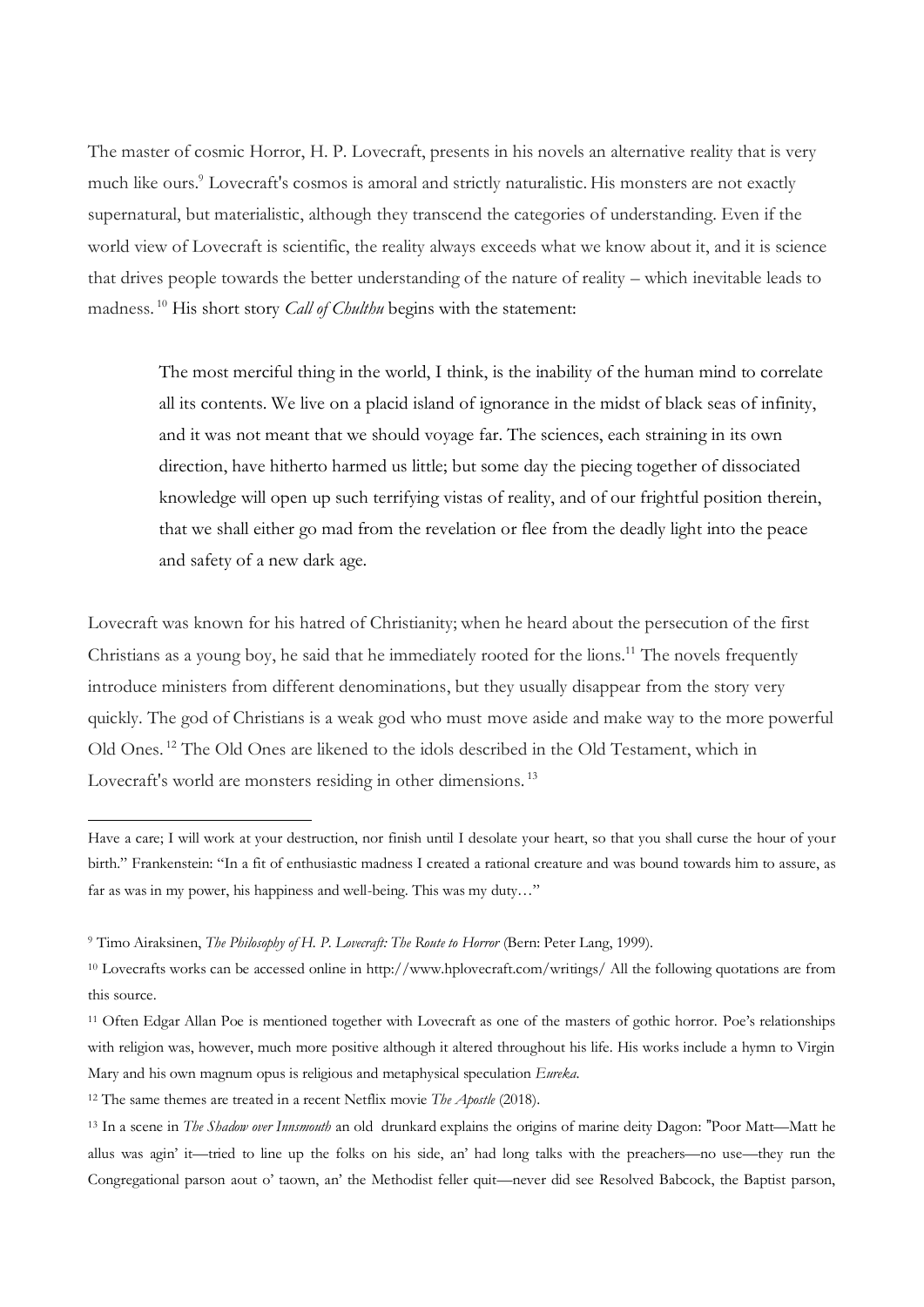Some cultures have retained remnants of the worship of the Old Ones; in these outwardly primitive cults, however, the reality is reached in bare and raw form. These cults live in the expectation of endtime, when the Old Ones return and humanity is released from its delusions and self-deception. In *Call of Chulthu,* this coming state of bliss is described thus:

> That cult would never die till the stars came right again, and the secret priests would take great Cthulhu from His tomb to revive His subjects and resume His rule of earth. The time would be easy to know, for then mankind would have become as the Great Old Ones; free and wild and beyond good and evil, with laws and morals thrown aside and all men shouting and killing and revelling in joy. Then the liberated Old Ones would teach them new ways to shout and kill and revel and enjoy themselves, and all the earth would flame with a holocaust of ecstasy and freedom. Meanwhile the cult, by appropriate rites, must keep alive the memory of those ancient ways and shadow forth the prophecy of their return.<sup>14</sup>

Lovecraft's protagonists are often well-trained scientists who have to deal with issues they are unable to understand. This is a typical plot in Gothic horror stories where a person who is skeptical or has "scientific world view" meets strange things and are forced to change their minds. <sup>15</sup> In contrast to the previous horror genre, in Lovecraft's stories the protagonists do not really achieve or learn anything. They will change their minds, for sure, but as a result many will lose their minds and kill themselves when they realize that cosmos is indifferent to people - and in fact very cruel.<sup>16</sup> In science fiction of our own time, a similar vision has been offered by Chinese author Cixin Liu, whose most famous admirers include President Barack Obama.<sup>17</sup> Liu writes so-called hard science

agin—Wrath o' Jehovy—I was a mighty little critter, but I heerd what I heerd an' seen what I seen—Dagon an' Ashtoreth— Belial an' Beëlzebub—Golden Caff an' the idols o' Canaan an' the Philistines—Babylonish abominations—*Mene, mene, tekel, upharsin—"*.

<sup>14</sup> Lovecraft has been accused of racism because of his interest in eugenics, which is also said to manifest in his stories, for example in the uneasiness his characters feel towards mixing of our genetic heritage, and one-sided treatments of native cultures. See, e.g., his short story *Arthur Jermyn*. Nonetheless, primitive cultures are in his novels often those who possess greater and more true understanding of the cosmos than the one of bourgeois delusion, which avoids confronting the hard questions about life.

<sup>15</sup> Zöe Lehmann Imfeld, *The Victorian Ghost Story and Theology: From Le Fanu to James* (London: Palgrave Macmillan, 2016).

<sup>16</sup> A philosophical exploration of this theme is Guy Kahane, "Our Cosmic Insignificance," *Nous* 48, no. 4 (2014): 745–72.

<sup>17</sup> There is a blurp by Obama in the cover of *Three Body Problem*: "wildly imaginative, really interesting". In an interview, Obama said to like the book because it makes his own problems look petty. https://www.tor.com/2017/01/17/barack-obamabooks-the-three-body-problem/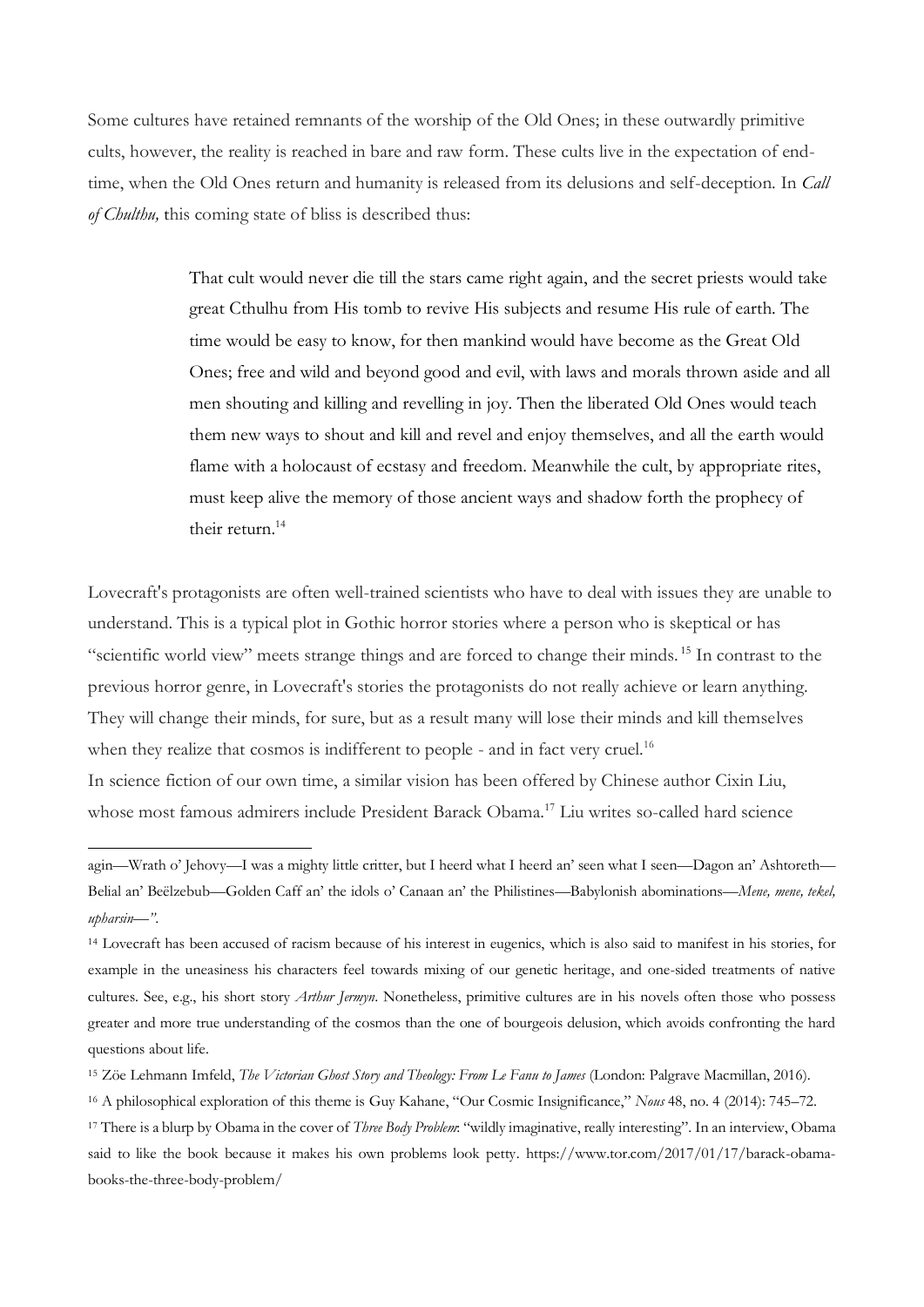fiction, where scientific and technological credibility is a key value. In addition to this, Liu also seeks sociological credibility, and especially his famous *Three-Body Problem* trilogy is a profound study of human nature and human relationship with cosmos.

Liu's parents were killed in the socialist Cultural Revolution, and possibly because of this, Liu's texts portray existentialist rage and steer towards pessimism. In Liu's novels, humanity is basically dumb and irrational. Irrationality is not, however, a product of the religions, which Liu describes quite sympathetically. Instead, the stupidity results from our delusional view of the cosmos and our place in it.

In the novel "The Devourer," Liu portrays debate between the Ambassador of the Devourer Empire, soon to arrive to destroy Earth, and a representative of the Earth, in which this human man calls on the ambassador's morality to not to destroy humankind. The Ambassador bluntly replies: "The cosmos has no place for morality." <sup>18</sup> Eventually, the Earth is destroyed, but people are given the opportunity to connect themselves in a happiness machine that will allow them a happy life, which will end in them becoming food for the citizens of the Empire.

In Liu's world, religion can be a useful opium for the masses, but it is not worth criticizing or opposing, and for many it is a highly recommended option. Just as in Lovecraft's case, the deepest nature of reality is too heavy for us to bear. However, while Lovecraft represents pure misotheism, Liu's philosophy is merely anantroposentric.<sup>19</sup> Human race is not the center of everything, and human life has no particular purpose or value. Yet Liu, unlike Lovecraft, thinks that we can nonetheless live and die with dignity. The paradigmatic religious-philosophical form of existence is a kind of stoic samurai who accepts his destiny and does his duty even if it does not make sense from the cosmic perspective. In misotheist imagination, it is always easier to believe in the existence of Satan rather than of God. This is the premise in HBO's Victorian horror series *Penny Dreadfull*, which centers on Catholic Christian Vanessa Ives, who has a special place in the heart of the Devil because of her clairvoyant gifts. Vanessa tries to keep herself and her faith alive (she often fails), because God is just silent and lets the evil prevail. In the series, the evil forces manifest in impressive ways and they seem almost invincible, while goodness is always hidden and weak, and until the last minute evil seems to win every match.

Mike Magnola's comic hero Hellboy inhabits a similar cosmos that lends much of its elements from Lovecraft, and also folk horror traditions around the globe. Hellboy is a little red horned demon, summoned to this world by an occultist Nazi cult, and raised by a good-natured American scientist as

<sup>18</sup> Cixin Liu, "The Devourer," in *The Wandering Earth* (London: Head of Zeus, 2013), 273–324., 290.

<sup>19</sup> For a profound account of anantropocentrism, see Tim Mulgan, *Purpose in the Universe: The Moral and Metaphysical Case for Ananthropocentric Purposivism* (Oxford: Oxford University Press, 2015).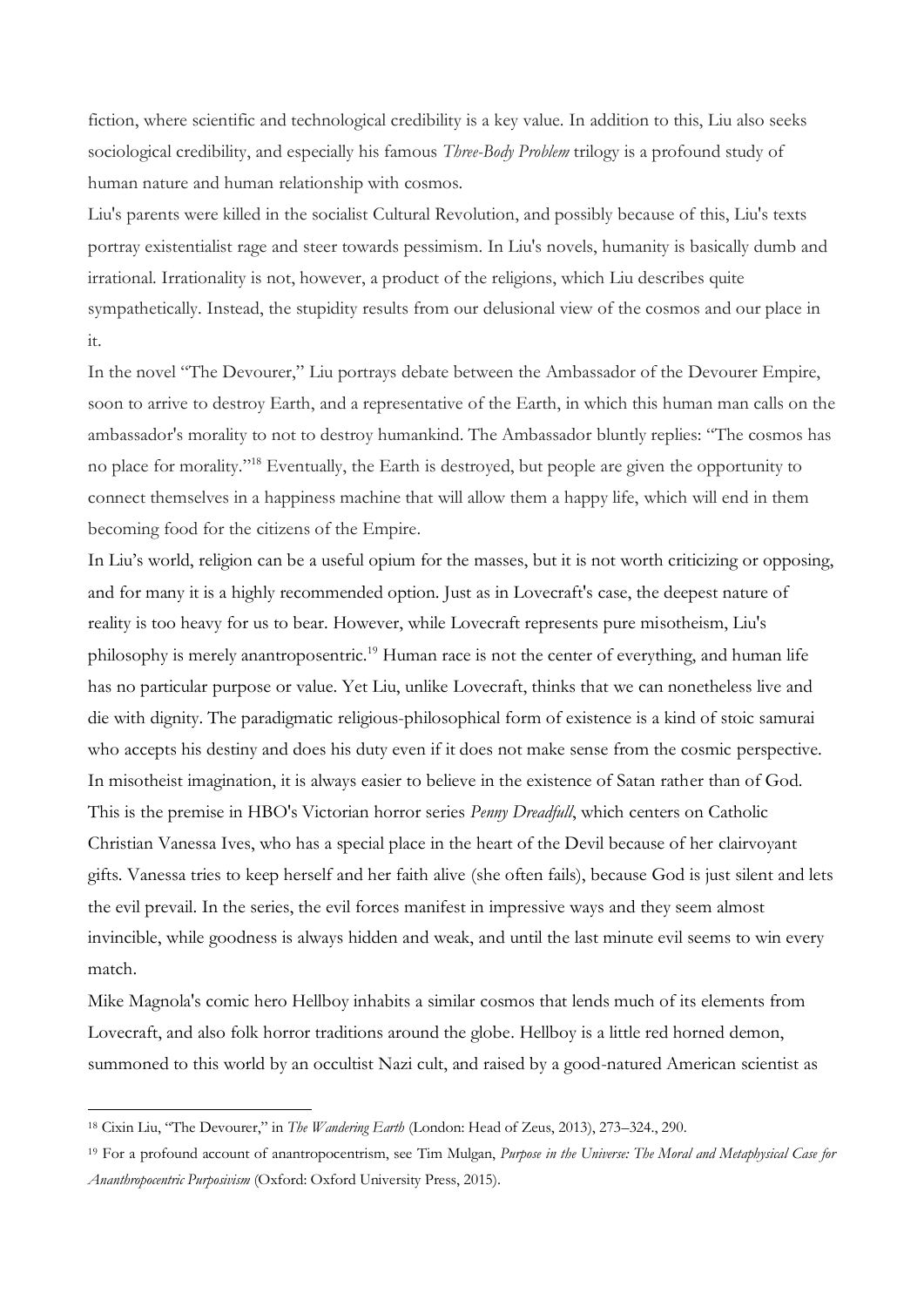his own son. As an adult, Hellboy is part of a pack of mutants who fight against the forces of evil. Hellboy also has his own internal struggle: he was born a demon, but does his birth dictate his being? In the movie *Hellboy* (2004), he is tempted to embrace his origins and to become a demon who opens the interdimensional door for the Lovecraftian horrors enter and consume our world. In the climax of the movie, he squeezes a small cross, a gift from his father, in his hand, and breaks his horns. The last words of the movie state: "What makes a man a man? A friend of mine once wondered: Is it his origins? The way he comes to life? I don't think so. It's the choices he makes. Not how he starts things but how he decides to end them."

## *Console religion*

 $\overline{a}$ 

When speaking about popular culture, we cannot forget the gaming industry, which is currently three times bigger in terms of money than the Hollywood film industry. A creative description of religion appears in the post-apocalyptic *Horizon Zero Dawn* (2017), which depicts mankind thousands of years after the collapse of the civilization initiated by rogue AI. Humanity has been reborn with the help of virus-free AI machines, and around these machines has emerged a primitive matriarchal cult. The religious elements are employed more profoundly than in your average game. <sup>20</sup> In *Horizon Zero Dawn*, religion, particularly in the early stages of the game, plays an essential role in the choices of individuals and communities. Religion provides social cohesion and promotes survival, even though it also controls its members in potentially harmful ways.

As the game progresses, the role of religion loses its meaning in the life of characters and is replaced by the scientific explanation of events. Both the protectors and evil gods are revealed to be actually AI machines. Even though the theme is not underlined, the game retells the story of secularization: we move from childhood to adulthood and from religion towards science.<sup>21</sup>

The long-running *Tomb Raider* series has often depicted the myths and religious elements of ancient cultures. In the latest game *The Shadow of Tomb Raider* (2018), heroine Lara Croft accidentally launches a series of events leading to the end of the world as prophesied by the Mayan religion, with syncretistic twists. The visually most impressive episode of the game follows the events of Christ's crucifixion, and the main story also culminates in a scene similar to Isaac's sacrifice. The game assumes that the world beyond this world, about which the different religions talk about, is real, but ultimately dangerous, and

<sup>&</sup>lt;sup>20</sup> Misotheistic themes can be found in the popular *God of War* series in which Zeus's son Kratos fights against other gods. This is not a particularly profound philosophical commentary since the games mainly reproduce the ancient myths of various traditions and use these as platform for smackdowns between gods.

<sup>&</sup>lt;sup>21</sup> This story of growth is depicted, e.g., in Enlightenment philosophies of Comte, Kant and Dewey.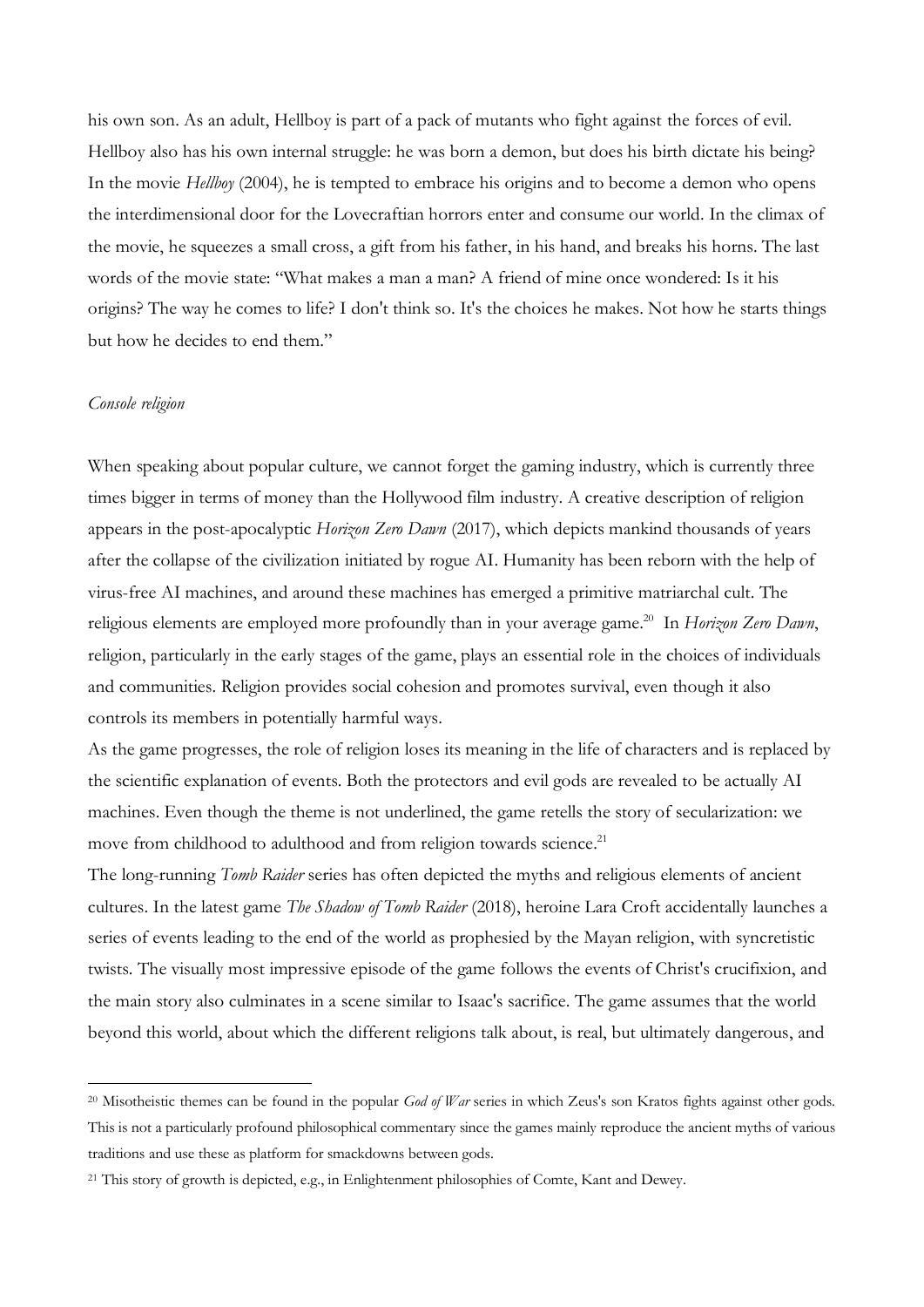people should stay away from it. At the end of the game, Lara redefines her mission: the great mysteries should not be solved, but they must be protected.

Religious symbolism has also been strongly presented in the popular FarCry series. The basic idea of the games is the following: the hero is isolated in the middle of a strange culture where he or she has to engage in guerrilla warfare against different opponents who oppress the local population. FarCry3 is located in a tropical archipelago near Thailand, where remains of Christian past are visible (there are abandoned churches and places with Christian names). Local people have rejected Christianity and adopted a primitive cult that celebrates sexuality and violence. FarCry4 is located in a country like Tibet with versions of Hindu and Buddhist cults. FarCry Primal takes place in the prehistory of mankind, in which primitive religions play a pivotal role.

The latest installation of the series, FarCry5, received exceptional attention before its launch as the venue was not an exotic island or other country, but Montana, where a familiar looking cult oppressed local population. The ads of the game were consciously controversial, and the game was expected to be a statement against the rise of Trump and the unhappy alliance of the religious right with white nationalism.<sup>22</sup> The religion of the game, however, is a somewhat non-reflective combination of self-help mentoring, Mormonism, 60's newage with drugs and hippies, and evangelical Christianity that combines sadism, drug trafficking, and the apocalypse. That's like *Dexter*, Tony Robbins and *Narcos* combined with doomsday prepping.

The interplay of religion and politics is, however, deliberately ambiguous - perhaps for the economic reasons as you do not want to insult your base. But playing it too safe managed to make some people angry anyway. A critic of *Forbes* magazine was disappointed that the game was not political and antireligious enough. <sup>23</sup> The rednecks and hill people of Montana are quite sympathetic, one of the heroes is a black Christian pastor, and worst of all, the cult has among its members different races and genders. So the players could not blow their post-Trump steam out by slaughtering redcap males *en masse*. In

lead character, can be any race you want and it has zero effect on the story whatsoever. Eden's Gate may want to kill you, but

<sup>22</sup> One ad mixes *Amazing grace* with disturbing images of gun-wielded congregants: https://www.youtube.com/watch?v=PiFm6Fo0oH8

<sup>23</sup> Paul Tassi, "'Far Cry 5' Is Apolitical To The Point Of Absurdity," *Forbes*, 2018, https://www.forbes.com/sites/insertcoin/2018/03/27/far-cry-5-is-apolitical-to-the-point-of-absurdity/#48dbf4ae5c2e.: "You might think that a religious cult in rural Montana might be forced to address issues of race or gender, but simply put, neither exist in the world of *Far Cry*. Women and men fight alongside one another on both sides of the conflict. Race is literally not mentioned once. Despite Eden's Gate and the Seed family giving off some extremely white supremacist vibes in their conceptualization and their iconography, they truly are colorblind. Both sides have white, black and Asian fighters, you, the

it's definitely not because you're not white. Truly, a forward-thinking murderous cult."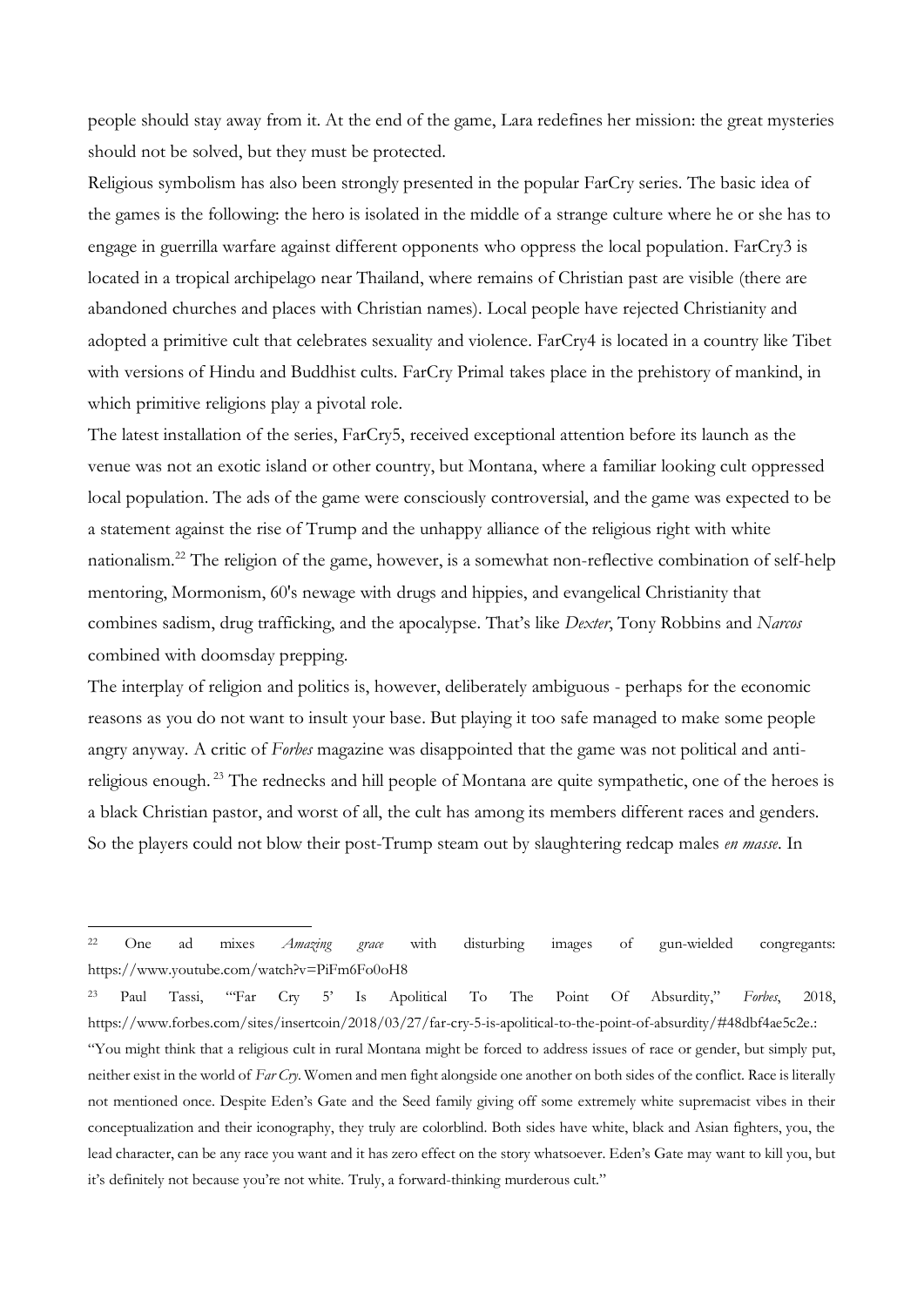addition, as in FarCry games in general, the final twist is always an opportunity to join the ranks of the enemy.

#### **The End is Nigh?**

 $\overline{a}$ 

The critics of FarCry5 were concerned that the division between good and bad was not clear enough, that is, it does not manifest in visible and unambiguous way. Instead, the world of the game is complicated in this regard: just by looking at a person you cannot know whether he or she is good or bad – of course unless they are shooting at you.

The criticism resonates with the analysis of the popular culture, and especially recent films, offered by the New York Times columnist and author David Brooks. <sup>24</sup> Brooks suggests that the great stories that people tell themselves to make sense of their lives can be divided into *myths* and *parables*. Knowing that the distinction is a sketchy one, he argues that the mythical interpretation of reality is typically pre- or non-Christian and the world of parables is typically Judeo-Christian. In mythical stories, the world is divided between good and evil, oppressors and oppressed, black and white, and regression and progression – and everyone is immediately aware of who is who. The myths are about primal battle against the forces of chaos and this *Ur*-struggle forms the basis for the ontology of violence so that the simplest, most real and most beautiful thing in the world is always the holy war for the noble cause. The world of parables shares the same basic dualism, but the lines are not drawn between the hearts, not through each individual heart.<sup>25</sup> The reality is influenced by the forces of goodness and evil, but the central problem is not how to deal with the current incarnation of evil. <sup>26</sup> In the center of the story there is an individual who has to undergo an internal struggle: I, who thought to be the brave Marduk, might actually be Tiamat. Or to what extent who was thought to be Tiamat, is actually Marduk. Brooks suggests (I think a bit hastily) that the world of popular culture is almost purely mythical. This is

reflected, for example, in the most popular films of our time, that is, the Marvel-saga, where the parable

<sup>24</sup> David Brooks, "The Fourth Great Awakening," *New York Times*, 2018, https://www.nytimes.com/2018/06/21/opinion/marvel-video-games-religion.html.

<sup>&</sup>lt;sup>25</sup> Yes, I am paraprasing Solzenitzyn here: "If only it were all so simple! If only there were evil people somewhere insidiously committing evil deeds, and it were necessary only to separate them from the rest of us and destroy them. But the line dividing good and evil cuts through the heart of every human being. And who is willing to destroy a piece of his own heart?" Alexander I. Solzhenitsyn, *The Gulag Archipelago* (New York: Harper & Row, 1973), 168.

<sup>&</sup>lt;sup>26</sup> Storywise this tends make the plots boring and repetitive, which has been the problem with superhero movies and other blockbusters that rely on this same model: the evil tries to destroy the world (why this would make any sense in the first place is not typically explained) and heroes must kill or stop the evil.